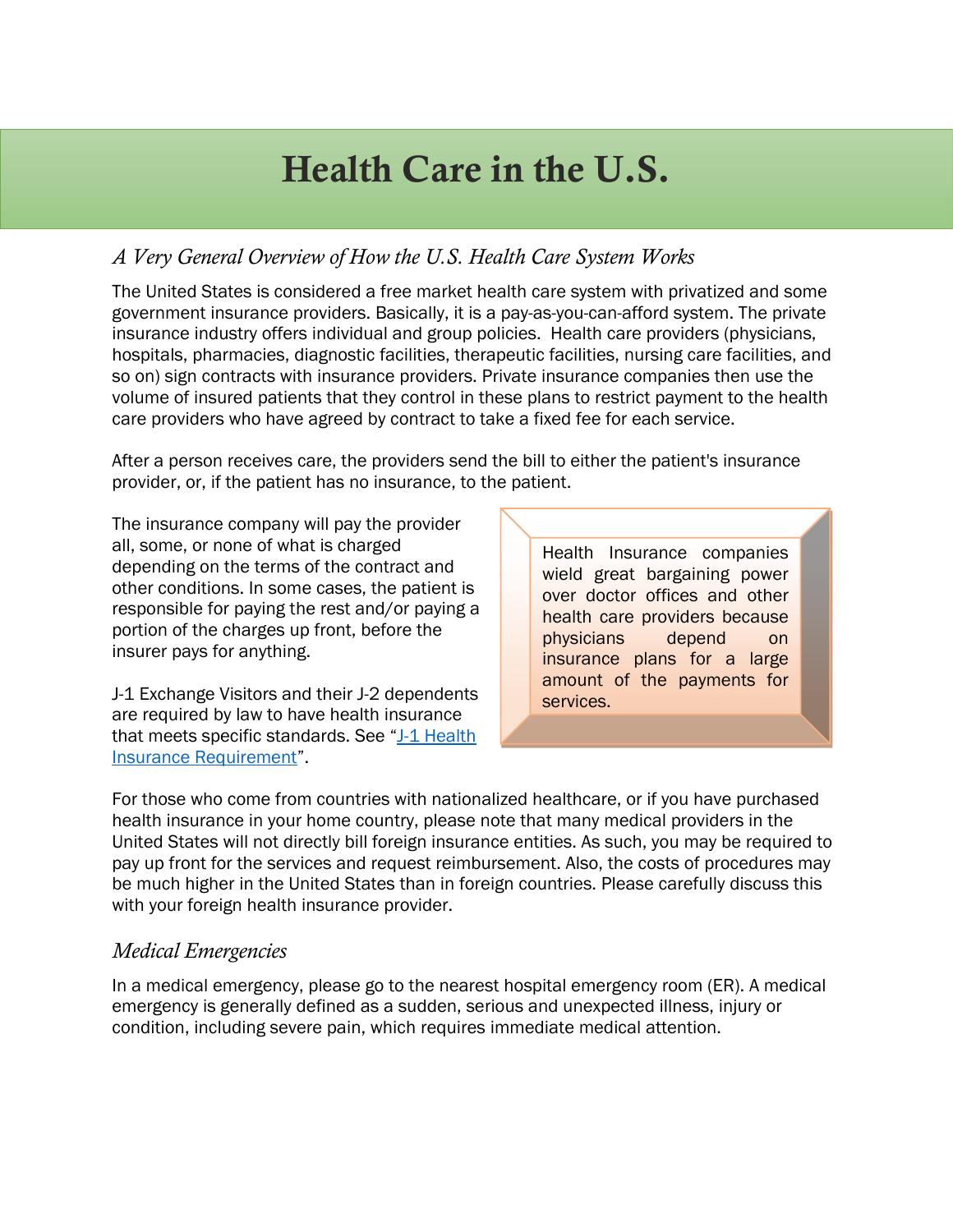In a life threatening emergency, please call 911 for immediate assistance from a fire department, police department or ambulance/paramedics. Only use this number in TRUE emergencies.

Urgent Care centers are also available for non-life threatening or minor emergencies. If the urgent care staff judges your problem to be more critical than you estimated, they will transfer you to the closest ER.

#### *Suggestions on How to Assess Different Health Insurance Plans*

It is important to understand what is covered under the health plan and what you will pay out of pocket after the insurance company pays its part (or if the service or supply is not covered). Some examples of things to consider when looking at an insurance plan are:

- Are prescriptions included?
	- o Are the prescriptions you or dependents require covered by the plan?
- Does the plan include dental expenses? Often dental insurance is separate.
- Does the plan have a *pre-existing condition clause*?
	- o If you or your dependents have a continuous health condition (such as asthma, diabetes, etc), will your medications, doctor visits, and health costs related to your condition be covered by the plan?
	- o Some plans may consider pregnancy a pre-existing condition.
- If you already have a specific facility or doctor selected, do they accept patients with this insurance provider?
- Does the plan allow for out-of-network reimbursement or pay a percentage of the costs? Or does the plan exclusively cover in-network healthcare providers, requiring you to pay all costs if you or your dependents need to visit an out-ofnetwork doctor or facility?
- If you need to visit an ER or require emergency care, how much will be covered by the plan?
	- o What are the differences between in-network and out-of-network emergency care coverage?
- Are eye exams and prescription lenses covered by the plan?
- Are mental and behavioral health care services covered by the plan?
- What is the yearly deductible? What services and other costs go toward meeting that deductible?
- Does the plan have a coinsurance maximum?
- Are blood work and other diagnostic tests covered?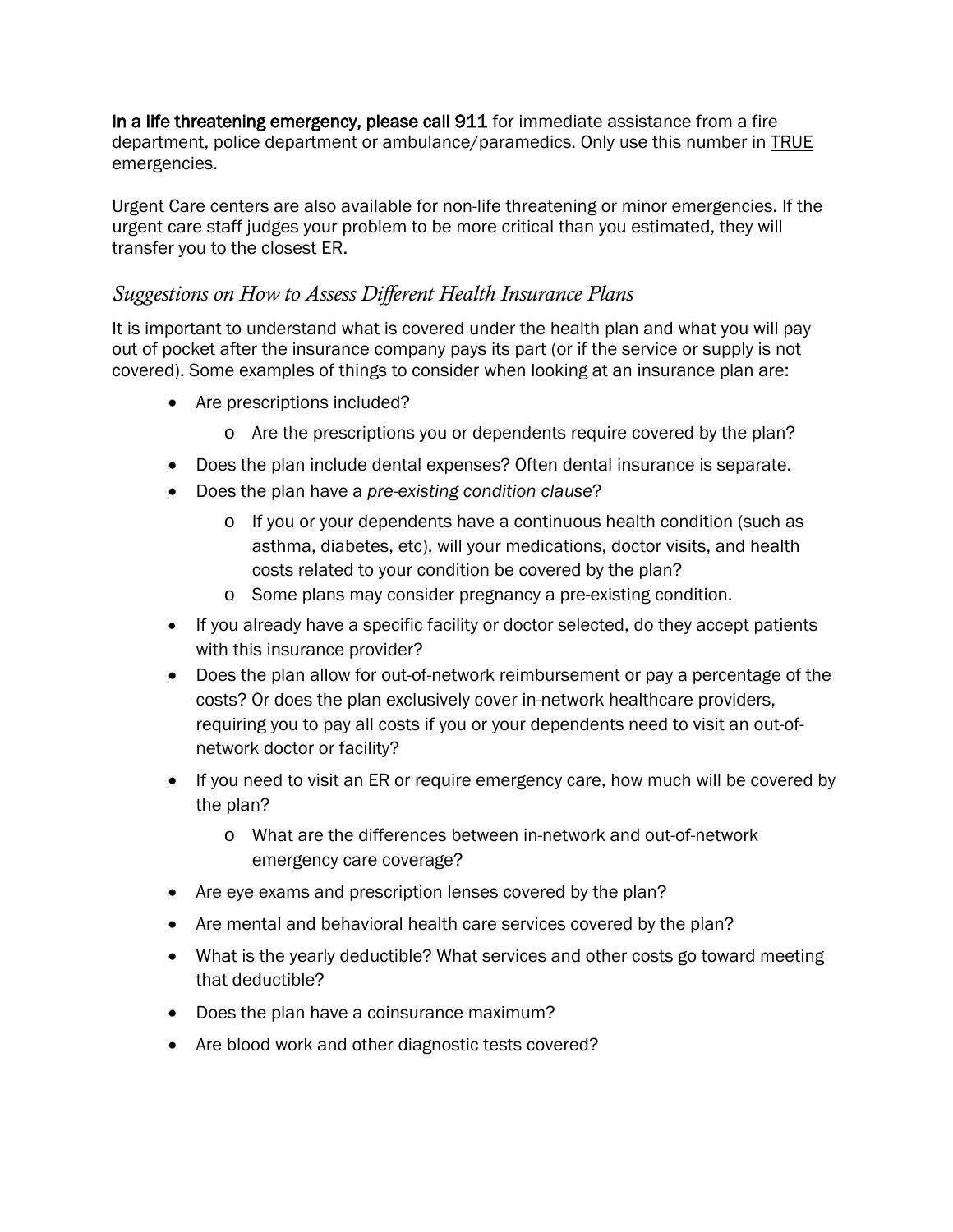Once you choose a health insurance company and a specific plan, you will pay a premium every month to the insurance company. You will receive an insurance card, which you will present to the health care provider(s) when you visit. After your visit, the insurance company will then pay what is covered in the plan to the health care providers.

Depending on your plan, you will usually be required to pay a co-pay at the time of the visit. Then the doctor's office will bill the insurance company. Once the insurance company has paid what it is going to pay, you will be responsible for the remaining balance of the bill.

Other plans may require you to pay the full amount at the time of the visit and then fill out some paperwork and submit the required documents to the insurance company for reimbursement.

#### *Primary Care and Specialists*

A primary care physician (PCP) is usually a family practice, pediatrics or internal medicine doctor who you go to for annual checkups and minor problems. He or she will then refer you to a specialist when bigger problems arise or you request one. Some insurance plans require a referral from your primary care doctor to the specialist before they will pay for the specialist's services.

#### *How to Find Doctors*

The best way to find a doctor would be through your insurance company's website. That way, you will choose an in-network doctor and will incur fewer outof-pocket expenses.

If you already have a PCP, he or she can refer you to a specialist doctor.

Other ways include looking in directories or asking acquaintances who they would go to. There are also If you ask a friend or acquaintance who is a medical doctor to recommend a specialist, he or she will most likely not answer.

Instead ask:

*a. If it were your son or daughter, what would you do?* 

*b. Who would you go to for a second opinion?* 

many websites where people rate doctors and relate experiences of their visits.

## *Common Insurance Terms*

- *In-Network* vs. *Out-of-Network*:
	- o *In-Network-* A participating provider approved by the plan. A healthcare provider who accepts your insurance.
	- o *Out-of-Network-*A provider not having a contract with the insurance company. A service or supply not covered by the plan. Such services are subject to coinsurances and deductibles.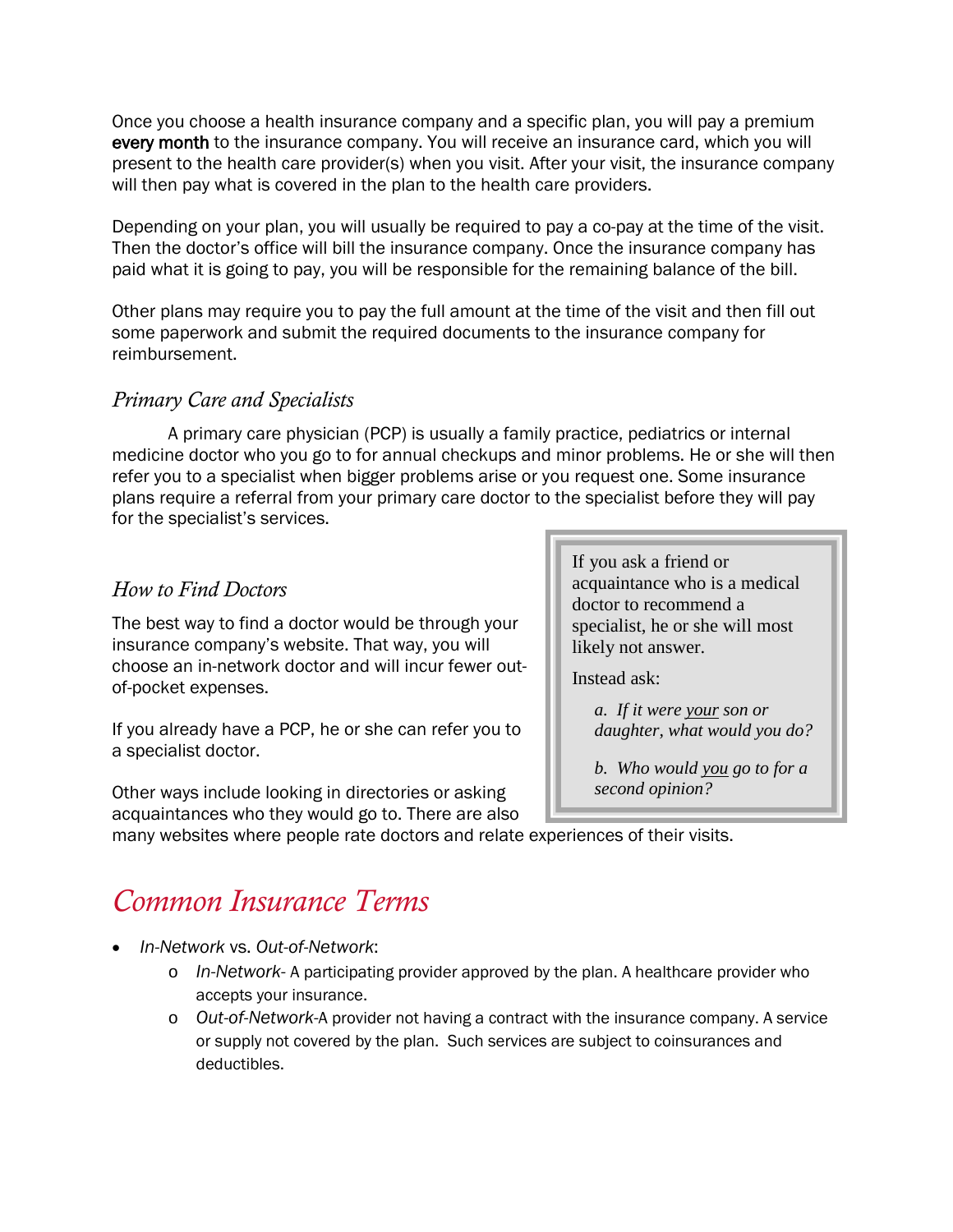- *Benefits (Covered benefits):* Any service (such as an office visit, laboratory test, surgical procedure, etc.) or supply (such as prescription drugs, durable medical equipment, etc.) covered by your health insurance plan in the normal course of your healthcare.
- *Coinsurance:* A form of medical cost-sharing in a health insurance plan that requires an insured person to pay a stated percentage of medical expenses after the deductible amount, if any, was paid.
	- o Once any deductible amount and coinsurance are paid, the insurance company is responsible for the rest of the reimbursement for covered benefits up to allowed charges: the individual could also be responsible for any charges in excess of what the insurance company does not pay.
	- o Coinsurance rates may differ if services are received in-network or out-of-network and may depend on the different types of services.
- *Co-pay:* The fixed amount specified by the insurance company paid to the healthcare provider at the time of the service. The remaining amount is paid by the insurance company.
	- o There may be separate co-payments for different services.
	- o Some plans require that a deductible first be met for some specific services before a co-payment applies.
- *Deductible:* A specified dollar amount during the benefit period usually a year that you pay out-of-pocket each year before your health insurance plan begins to make payments for claims. Not all health insurance plans require a deductible. Some plans may have separate deductibles for specific services. Deductibles may differ if services are received in-network or out-of-network.
- *Drugs:* A brand-name drug and its generic counterpart are considered by the FDA to be chemically the same. Some insurance companies will only pay for generic prescription drugs.
	- o *Brand Name:* Owner and manufacturer of the patent for that drug. Brand-name drugs cost more and are protected under a twenty-year patent so that the company that originally developed them can recover those development costs.
	- o *Generic:* Produced and manufactured by other pharmaceutical companies. Usually less expensive than name brand. They may have different branding names, colors, and shapes, but they are required by U.S. law to be the same drug. There may be some differences among the inactive ingredients from one brand to another.
- *Emergency Care:* Illnesses or injuries which require immediate medical attention.
- *FDA:* the U.S. Food and Drug Administration. An agency of the U.S. Department of Health and Human Services, one of the U.S. federal executive departments. The FDA is